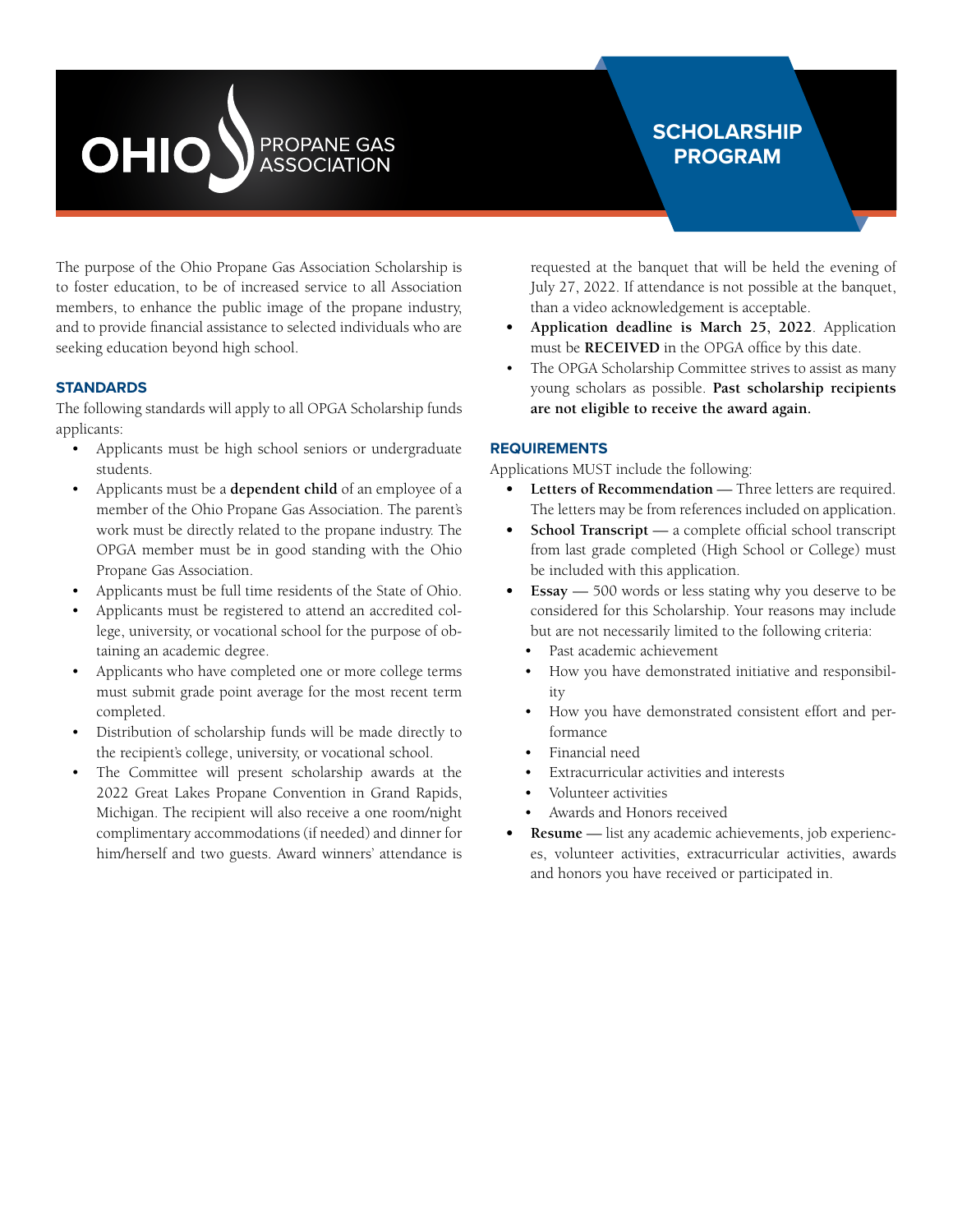

## **SCHOLARSHIP APPLICATION**

**DEADLINE FOR SUBMISSION: MARCH 25, 2022**

**Page 1 of 2**

| Name of Applicant                                                                                                                                                      |                                |                                     |     |  |
|------------------------------------------------------------------------------------------------------------------------------------------------------------------------|--------------------------------|-------------------------------------|-----|--|
| <b>Mailing Address</b>                                                                                                                                                 |                                |                                     |     |  |
| City                                                                                                                                                                   |                                | <b>State</b>                        | Zip |  |
| Phone                                                                                                                                                                  | E-mail                         |                                     |     |  |
| High School Attending or School Last Attended                                                                                                                          |                                |                                     |     |  |
| Last Grade Completed                                                                                                                                                   | Date of High School Graduation |                                     |     |  |
| University/College You Will Be Attending                                                                                                                               |                                |                                     |     |  |
| <b>Enrollment Date</b>                                                                                                                                                 | Major                          |                                     |     |  |
| You must be a dependant child of an employee of a member company of the Ohio Propane Gas Association to receive<br>this scholarship.                                   |                                |                                     |     |  |
| Name of Parent                                                                                                                                                         |                                | Number of Years in Propane Industry |     |  |
| Job Description                                                                                                                                                        |                                |                                     |     |  |
| Company                                                                                                                                                                |                                |                                     |     |  |
| Address                                                                                                                                                                |                                |                                     |     |  |
| City                                                                                                                                                                   |                                | <b>State</b>                        | Zip |  |
| President/Manager Name                                                                                                                                                 |                                |                                     |     |  |
| President/Manager Email                                                                                                                                                |                                |                                     |     |  |
| President/Manager Signature                                                                                                                                            |                                | Date                                |     |  |
| Please list three teachers, counselors, work supervisors and /or employers who can comment on your potential for<br>succeeding in your planned educational experience. |                                |                                     |     |  |
| 1. Name of Reference                                                                                                                                                   |                                |                                     |     |  |
| <b>Title/Position</b>                                                                                                                                                  | Phone                          |                                     |     |  |